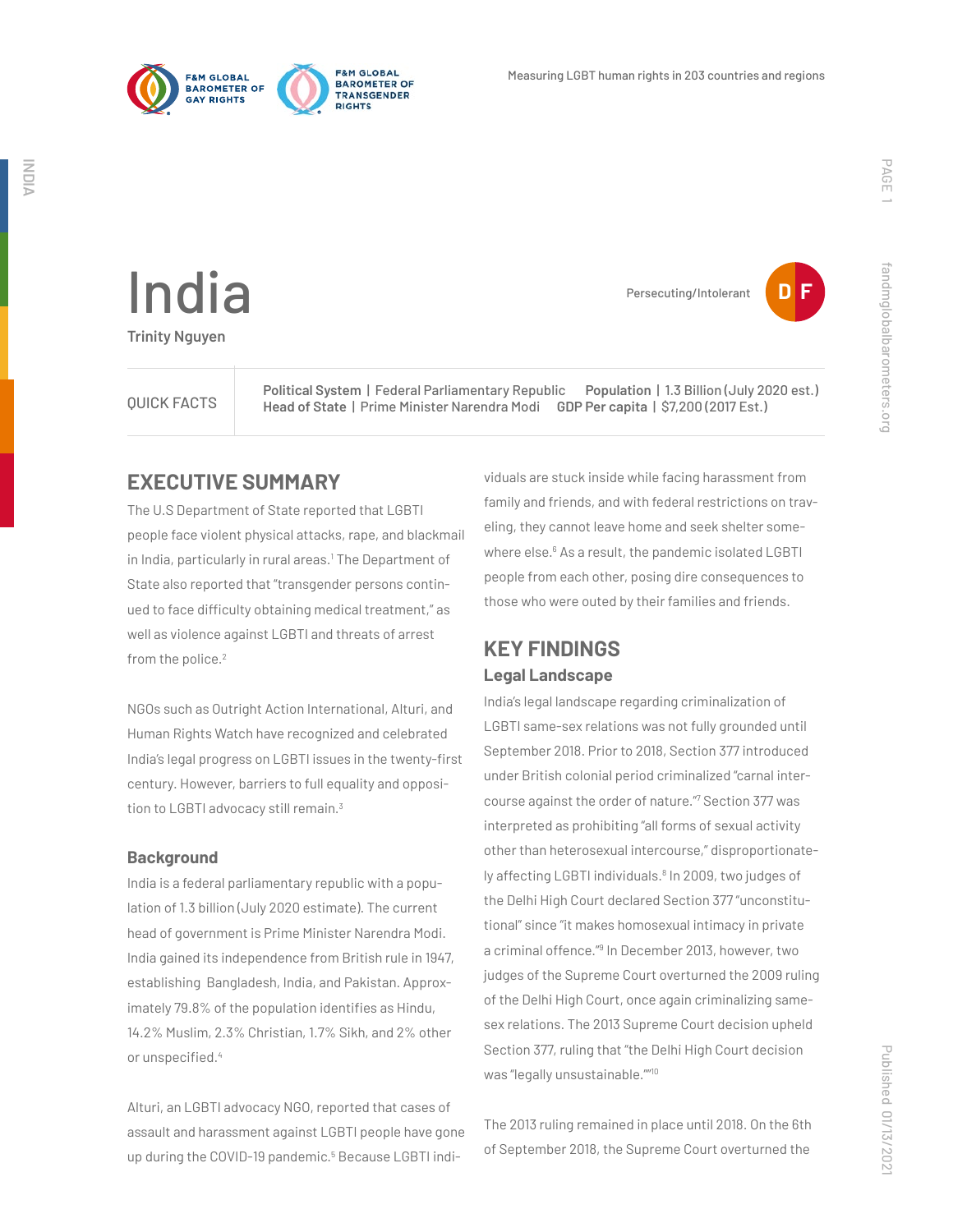

**FRM GLORAL BAROMETER OF** TRANSGENDER **PIGHTS** 

2013 ruling, declaring that Section 377 is unconstitutional (Navtej Singh Johar v. Union of India).<sup>11</sup> ILGA describes India's 2018 ruling as a "beacon of hope" for the Asia/Pacific region since the repeal of Section 377 "is perhaps the most historic event to take place in recent memory."12 Furthermore, ILGA reported that the overturning of Section 377 "emboldened activists" in former British colonies to repeal the same colonial rule in their countries; these countries include Malaysia, Singapore, and Sri Lanka.<sup>13</sup>

India's GBTR score is slightly higher than its GBGR score. According to Outright Action International, India has legally recognized a third gender, "Hijras," since 2014.<sup>14</sup> Since then, the Indian Parliament has passed several bills protecting members of the Hijra community, including transgender, gender non-conforming, and intersex individuals, from discrimination.<sup>15</sup>

#### **Political Landscape**

In April 2019, three transgender candidates participated in the Odisha state legislature election.<sup>16</sup> Although none of the candidates won, activists recognized their presence as "a step forward in the political empowerment of the transgender community."<sup>17</sup> In the same month, however, India's first openly gay politician joined the Indian National Congress: Harish Iyer. Iyer tweeted on April 9th, 2019, that he is committed to "weeding out homophobia, transphobia, Islamophobia and the politics of hate."18 Since joining Congress, Iyer has been working as an Indian Equal Rights Activist, empowering the LGBTI community, as well as survivors of sexual abuse.19

Despite this progress, the Prime Minister of India and other members of government remain silent or complicit on LGBTI issues, refusing to comment or advocate for LGBTI issues. Since the overturning of Section 377 in 2018, activists have pushed for further recognition such as marriage equality and socioeconomic protections.<sup>20</sup>

#### **Socio-Economic Landscape**

The US Department of State reported that "there are no protections against discrimination on the basis of sexual orientation, nor is there any legal recognition of same-sex couples" in India. Furthermore, LGBTI people are more likely to face discrimination, violence, and social rejection in rural and conservative Muslim areas.

In November 2019, India passed the Transgender Persons (Protection of Rights) bill which "prohibits discrimination against transgender persons with regard to things like education, employment, and the ability to rent or buy property," granting gender non-conforming individuals the "right to self-perceived identity."<sup>21</sup> The bill, however, requires individuals to register with the government if they want to be legally recognized as a third gender. The registration requires individuals to send proof of gender confirmation surgery, denying transgender people their right to self-determination.22

Semmalar, a transgender activist and a member of the Sampoorna Working Group for transgender and intersex rights, told NPR that the bill "goes against the right to dignity and bodily autonomy of trans people," specifically flouting the 2014 Supreme Court ruling.<sup>23</sup> The landmark 2014 ruling indicates that people have the right to choose their gender, directing the government to provide social benefits like marriage, adoption, and social security benefits  $-$  the bill did not mention these rights.24 In addition, Semmalar adds that HIV amongst the trans community is 26 times higher than the national average, underlining the lack of access to health and reproductive care due to discrimination, stigma, and systematic exclusion.25

#### **Societal Discrimination**

The Humsafar Trust, an LGBTI rights NGO, reported that within the first six months of the momentous Supreme Court ruling in 2018, "sixty-four crisis situations" were

PAGE 2

fandmglobalbarometers.org

fandmglobalbarometers.org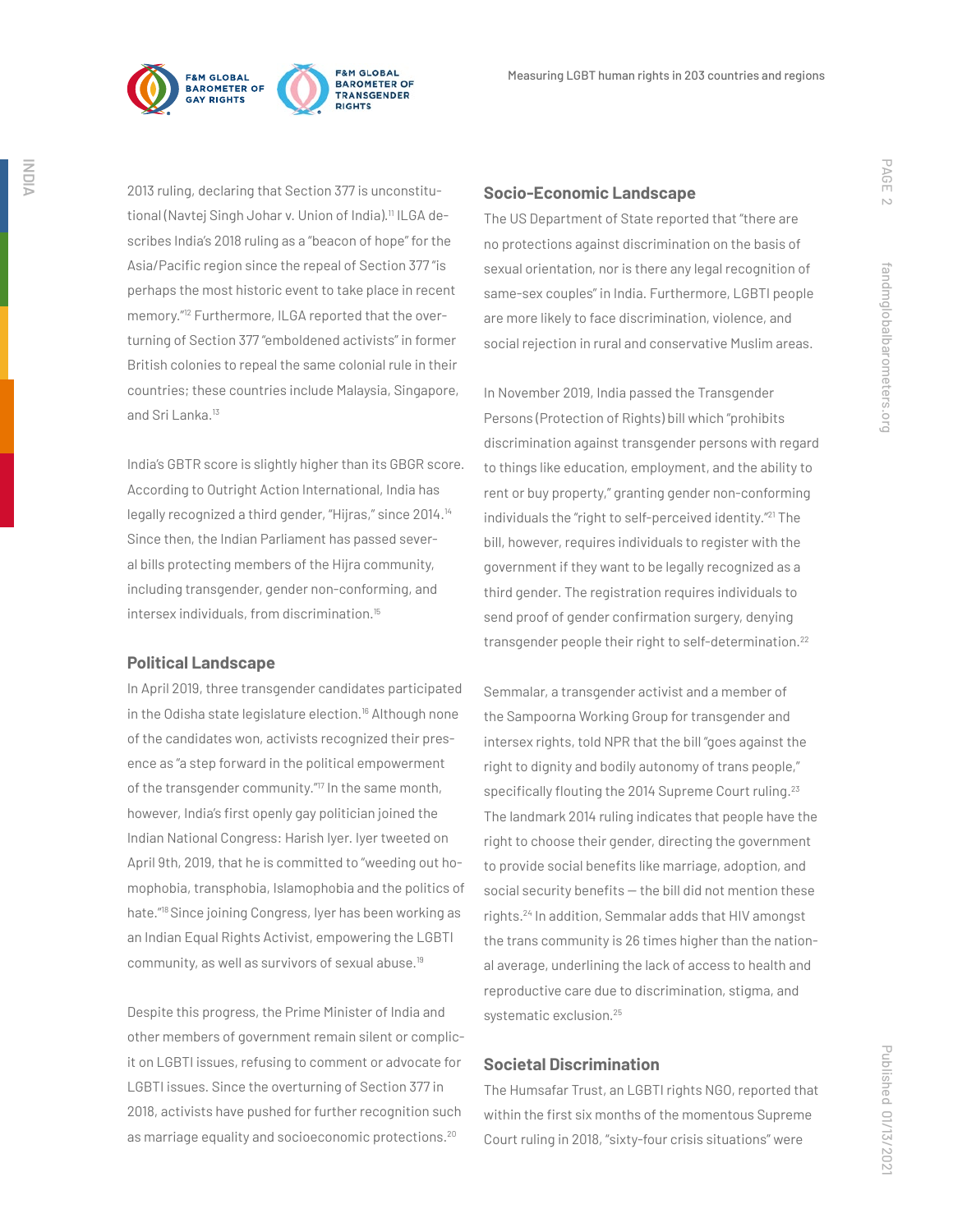



handled by them.<sup>26</sup> These crisis situations include incidents of violence against LGBTI people. The organization also recognized that these incidents often occur in smaller towns, where "people cling to stereotypes and traditional ways." <sup>27</sup>

According to the U.S Department of State, transgender individuals continue to face difficulty in access to medical treatment. The Department also reported incidents of police crimes against LGBTI individuals, threatening them with arrest "to coerce victims not to report."28 However, the Department also acknowledges that several NGOs in India have been offering education and sensitivity training to police departments.<sup>29</sup>

LGBTI individuals are also alienated due to HIV and AIDS social stigma. The epidemic in India targets "the most vulnerable and high-risk populations" including mostly gay and transgender individuals.<sup>30</sup> The United Nations Programme on AIDS in 2018 reported that although new incidences of HIV decreased among the LGBTI community, "stigma related to key populations continued to limit their access to HIV testing and treatment."<sup>31</sup>

### **ANALYSIS**

India is likely to improve its GBGR and GBTR score in the future. The Global Acceptance Index which measures LGBTI acceptance level per country through survey data, ranked India from 2014-2017, #81 out of 174 countries on the Global Acceptance Index with a score of 4.5. India is currently slightly above the average score, indicating the upward trend of increasing social acceptance compared to previous years.

Although the country's GBGR and GBTR score are extremely low currently, the high presence of activists and NGOs in India can can help challenge oppression and discrimination against LGBTI people. The 2018 Supreme Court ruling signifies hope for both the country and the Asia/Pacific region. Representation of LGBTI individuals in Congress, social groups, sports, film, and corporations underscore the growing number of advocates for India's LGBTI community.<sup>32</sup> In order to achieve full equality, however, the country must overcome social stigma and traditional gender norms.

PAGE 3

fandmglobalbarometers.org

fandmglobalbarometers.org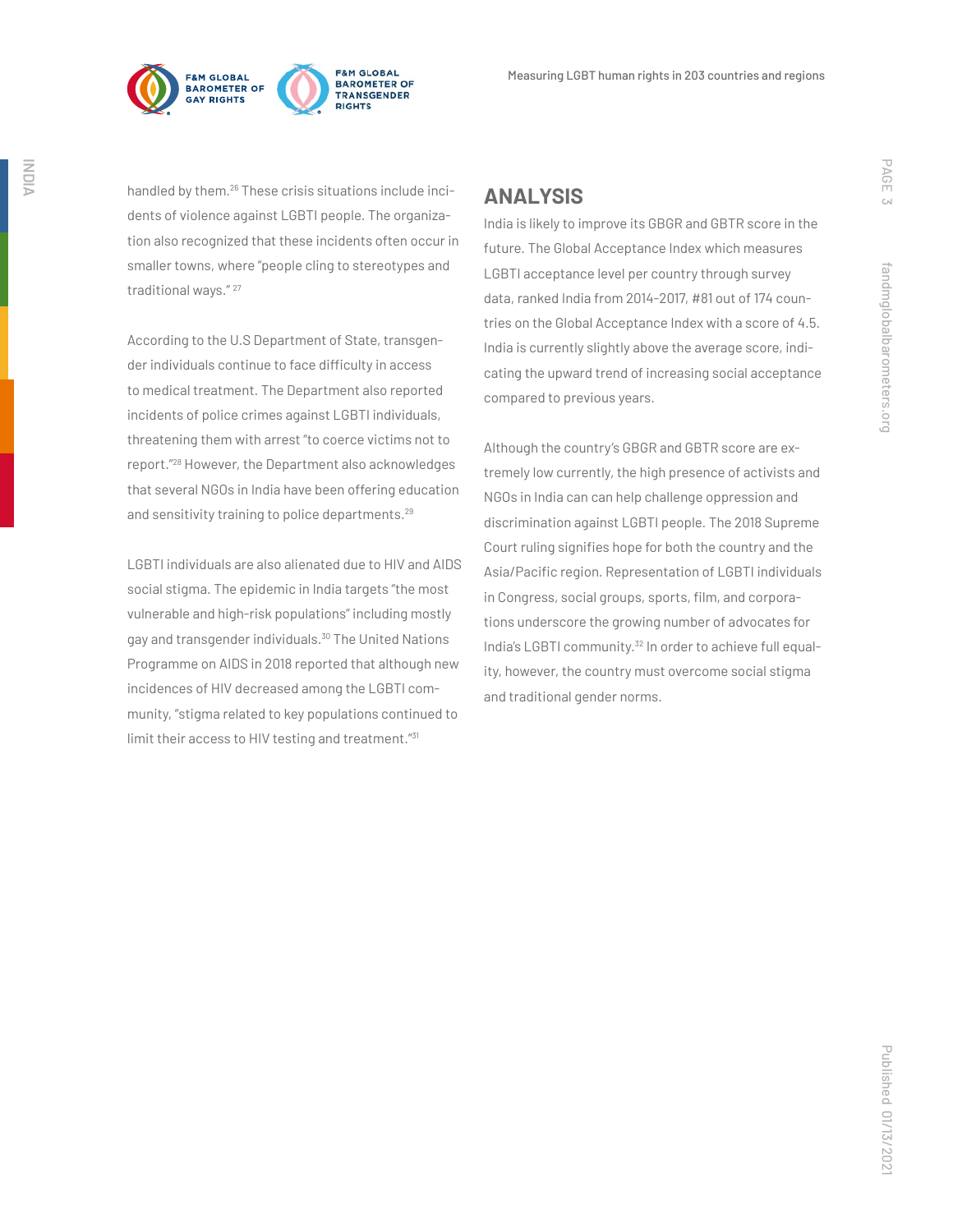

# PAGE

fandmglobalbarometers.org

fandmglobalbarometers.org

https://alturi.org/news\_items/a-lonely-and-dangerous-lockdown-for-lgbtq-indians/ (accessed July 20, 2020).

10 Human Rights Watch. 2013. "India: Supreme Court Ruling Undermines LGBT Rights, Parliament Should Promptly Amend 'Sodomy' Law to Ensure Equality." Human Rights Watch December 12.

1 U.S. Department of State. Bureau of Democracy, Human Rights, and Labor. 2019. Country Reports on Human Rights Practices: India. Washington,

https://www.state.gov/reports/2019-country-reports-on-human-rights-practices/india/ (accessed July 20, 2020).

3 OutRight Action International. 2020. At a Glance: India. New York, NY: OutRight Action International.

https://www.cia.gov/library/publications/the-world-factbook/geos/in.html (accessed July 20, 2020). 5 Rappler. 2020. "A lonely and dangerous lockdown for LGBTQ Indians."Alturi [blog], June 22.

7 Ramón Mendos, Lucas. 2019. State-Sponsored Homophobia 2019, 142. 13th ed. Geneva, Switzerland: ILGA. https://ilga.org/downloads/ILGA\_State\_Sponsored\_Homophobia\_2019.pdf (accessed June 27, 2020).

https://www.hrw.org/news/2013/12/12/india-supreme-court-ruling-undermines-lgbt-rights#:~:text=(New%20York)%20%E2%80%93%20The%20 ruling,Human%20Rights%20Watch%20said%20today. (accessed July 20, 2020).

11 Ibid.

D.C.: US Dept. of State.

**CITATIONS** 

2 Ibid.

6 Ibid.

8 Ibid. 9 Ibid.

12 Ibid.

13 Ibid.

14 OutRight Action International. 2020. At a Glance: India. New York, NY: OutRight Action International.

https://outrightinternational.org/region/india (accessed July 20, 2020).

https://outrightinternational.org/region/india (accessed July 20, 2020).

4 Central Intelligence Agency. 2020. The World Factbook: India. Langley, Virginia: CIA.

15 Ibid.

16 U.S. Department of State. Bureau of Democracy, Human Rights, and Labor. 2019. Country Reports on Human Rights Practices: India. Washington, D.C.: US Dept. of State.

https://www.state.gov/reports/2019-country-reports-on-human-rights-practices/india/ (accessed July 20, 2020).

17 Ibid.

18 BI India Bureau. 2019. "India's first openly gay politician joins the oldest party in the country." Business Insider April 9.

https://www.businessinsider.in/indias-first-openly-gay-politician-joins-the-oldest-party-in-the-country/articleshow/68799862.cms (accessed July 20, 2020).

19 Ibid.

20 Ramón Mendos, Lucas. 2019. State-Sponsored Homophobia 2019, 136. 13th ed. Geneva, Switzerland: ILGA.

https://ilga.org/downloads/ILGA\_State\_Sponsored\_Homophobia\_2019.pdf (accessed June 27, 2020).

21 Pathak, Sushmita. 2019. "India Just Passed A Trans Rights Bill. Why Are Trans Activists Protesting It?" NPR December 4.

https://www.npr.org/sections/goatsandsoda/2019/12/04/784398783/india-just-passed-a-trans-rights-bill-why-are-trans-activists-protesting-it (accessed July 20, 2020).

22 Ibid.

23 Ibid.

24 Ibid.

25 Ibid.

26 Anand, Shefali. 2019. "India's LGBTQ Activists Raise Their Voices." US News December 31.

https://www.usnews.com/news/best-countries/articles/2019-12-31/indias-gay-activists-grow-in-numbers-but-acceptance-remains-elusive (accessed July 20, 2020).

27 Ibid.

28 U.S. Department of State. Bureau of Democracy, Human Rights, and Labor. 2019. Country Reports on Human Rights Practices: India. Washington, D.C.: US Dept. of State.

https://www.state.gov/reports/2019-country-reports-on-human-rights-practices/india/ (accessed July 20, 2020).